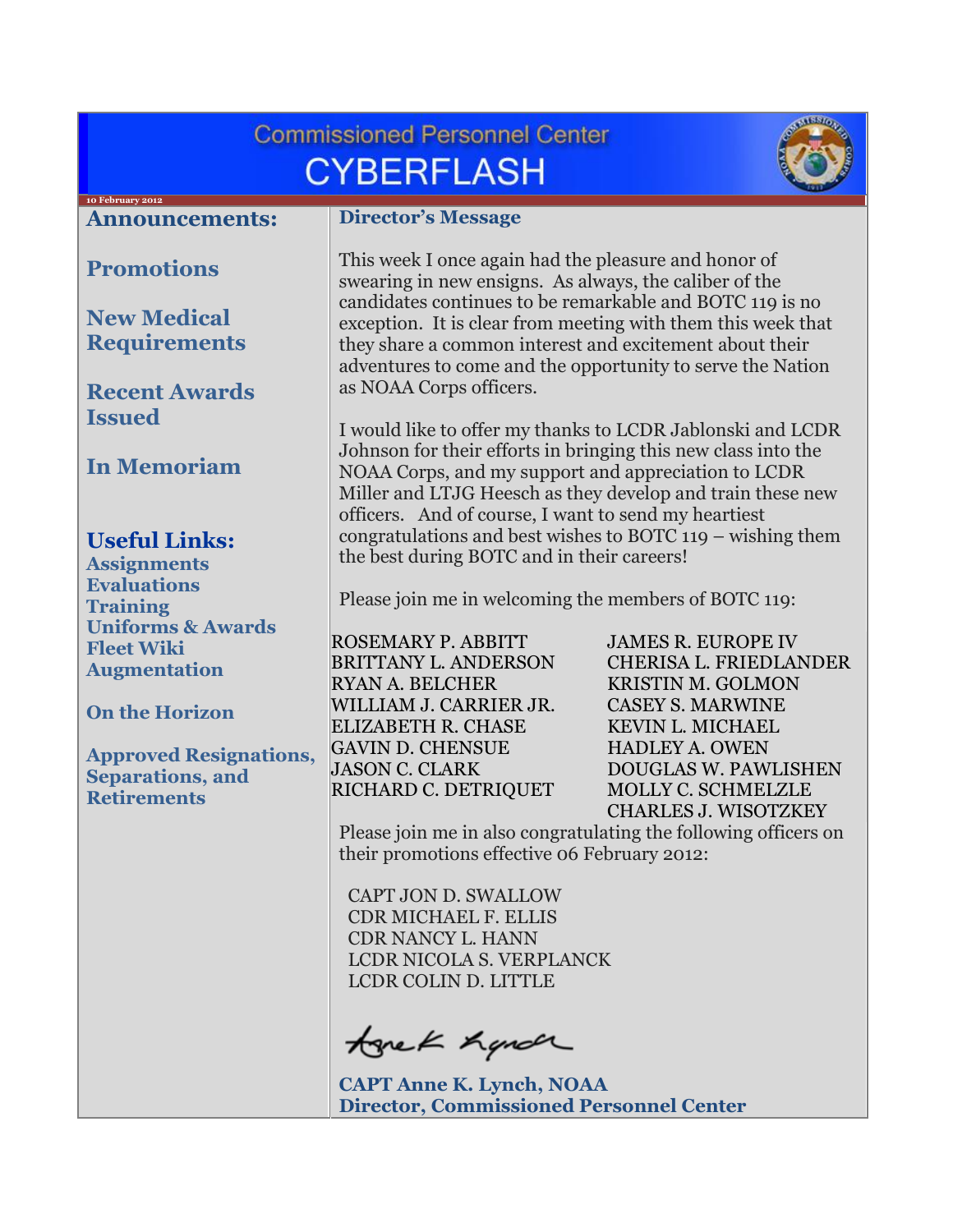### **Officer Corps Management Plan**

RADM Bailey has approved the OCMP for FY12. This plan will be posted on our website next week and Board dates for 2012 will be announced in the near future.

## <span id="page-1-0"></span>**Changes to Medical Requirements**

Recently changes to medical exams and laboratory tests have been updated. Officers should review the changes on the CPC Website, updates are indicated in red. Medical Requirements

### <span id="page-1-1"></span>**NOAA Corps Awards Issued between October 2011 and January 2012**

| <b>NOAA Corps</b>         | <b>NOAA Corps</b>            | <b>NOAA Corps</b>         |
|---------------------------|------------------------------|---------------------------|
| <b>Commendation Medal</b> | <b>Achievement Medal</b>     | <b>Director's Ribbon</b>  |
| <b>MARK VAN WAES</b>      | <b>ADRIENNE L. HOPPER</b>    | <b>FIONNA J. MATHESON</b> |
| TIMOTHY J. GALLAGHER      | <b>SAMUEL F. GREENAWAY</b>   | <b>JON D. ANDVICK</b>     |
| AMANDA L. GOELLER         | <b>BARRY K. CHOY</b>         | <b>LAWRENCE T. KREPP</b>  |
| <b>DONALD W. HAINES</b>   | <b>ELIZABETH I. JONES</b>    | <b>TONY PERRY III</b>     |
| NICOLE S. LAMBERT         | LYNDSEY E. KEEN              | ALISE N. PARRISH          |
| RANDALL J. TEBEEST        | <b>JOSEPH T. PHILLIPS</b>    | <b>JENNIFER S. CLARK</b>  |
| NICOLA S. VERPLANCK       | <b>SCOTT J. PRICE</b>        | <b>SARAH L. DUNSFORD</b>  |
| <b>GEORGE M. MILLER</b>   | ANDREA L. PROIE              |                           |
| <b>MICHAEL S. DEVANY</b>  | <b>MADELEINE M. ADLER</b>    |                           |
| <b>TODD C. STILES</b>     | <b>JUSTIN N. KIBBEY</b>      |                           |
| <b>MARK J. BOLAND</b>     | <b>STEVEN T. LOY</b>         |                           |
|                           | <b>ADAM C. PFUNDT</b>        |                           |
|                           | <b>DANIEL J. PRICE</b>       |                           |
|                           | <b>MARC E. WEEKLEY</b>       |                           |
|                           | <b>JOSEPH K. CARRIER III</b> |                           |
|                           | DAVID O. VEJAR               |                           |

# <span id="page-1-2"></span>**In Memoriam**

Captain Arthur L. Wardwell (Ret) passed away on January 26, 2012, at the age of 104. Captain Wardwell was commissioned in the U.S. Coast and Geodetic Survey in 1930 soon after graduating from the University of Vermont. He served for the next few years with various geodetic field parties in addition to several months with the Geodesy Division in Washington. For the next several years, he was assigned aboard several Coast and Geodetic Survey ships on the East Coast and to photogrammetric duties in the office and field. In 1942, during World War II, he was transferred to the U.S. Navy, and served as a Navigation Officer in both the Atlantic and Pacific before returning to the Coast and Geodetic Survey in early 1945. Captain Wardwell served on the C&GS ships *Lydonia, Explorer* and *Patton*, and was Commanding Officer of the *Sosbee* and *Pathfinder.* He served as the C&GS representative in Jacksonville during the construction of the*Oceanographer,* and took